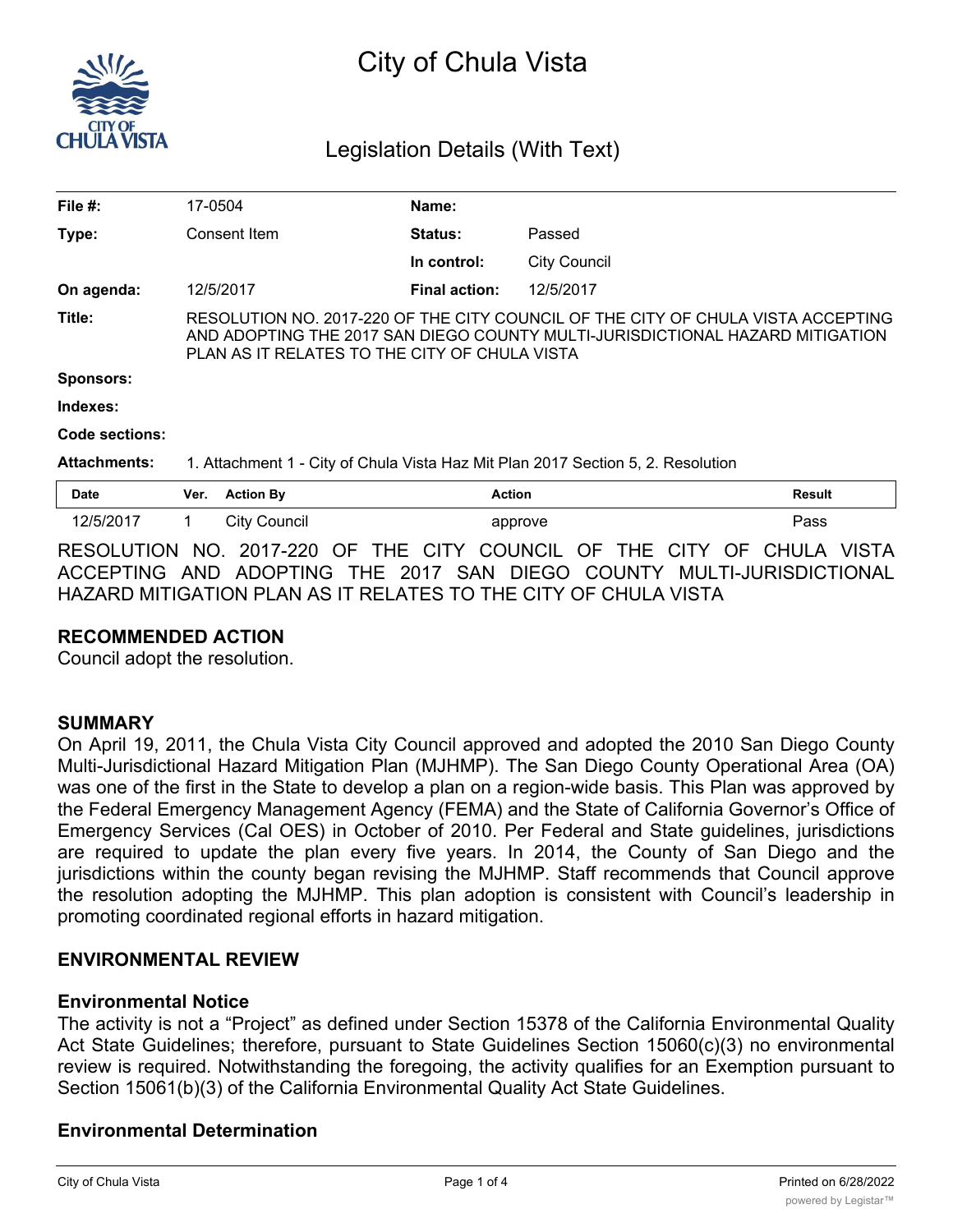The proposed activity has been reviewed for compliance with the California Environmental Quality Act (CEQA) and it has been determined that the activity is not a "Project" as defined under Section 15378 of the state CEQA Guidelines because it will not result in a physical change in the environment; therefore, pursuant to Section 15060(c)(3) of the State CEQA Guidelines, the activity is not subject to the CEQA. Notwithstanding the foregoing it has also been determined that there is no possibility that the activity may have a significant effect on the environment; therefore, pursuant to Section 15061(b)(3) of the State CEQA Guidelines, the activity is not subject to the CEQA. Thus, no environmental review is required.

## **BOARD/COMMISSION RECOMMENDATION**

Not Applicable

# **DISCUSSION**

The Disaster Mitigation Act of 2000 (the "Act"), signed into law (Public Law 106- 390) on October 30, 2000, requires all jurisdictions to have an approved hazard mitigation plan in place in order to qualify for pre-and-post disaster/hazard mitigation funds. A local mitigation plan is also required for nonemergency assistance provided under the Stafford Act following a Presidential declared disaster, including public assistance restoration of damaged facilities (Categories C through G) and Hazard Mitigation Grant Program funding. The Federal Emergency Management Agency (FEMA) implemented the Act through Part III Federal Register 44 CFR Parts 201 and 206. The law requires the following related to natural disasters:

- · Identification and assessment of risks related to disasters
- · Implementation of adequate measures to reduce losses
- · Ensuring critical services and facilities will continue to function after the disaster

Approval of the Multi-Jurisdictional Hazard Mitigation Plan (MJHMP) meets these requirements.

The multi-jurisdictional/multi-hazard mitigation planning process began in February 2014. The Hazard Mitigation Working Group (HAZMITWG) is comprised of representatives from all 18 cities, the County and other quasi-government agencies. The HAZMITWG met monthly to discuss and complete various elements of the MJHMP. The County Office of Emergency Services (OES) facilitated the planning process and coordinated the development of the MJHMP with the 18 cities and other jurisdictions within the County to comply with the Act.

The MJHMP is a pre-disaster strategic plan that serves as a guideline to lowering the risk and exposure to natural disasters. The planning process for development of the MJHMP consisted of:

- · Organizing resources establishing a planning team
- · Assessing risks identifying hazards, profiling hazard events, conducting an inventory of assets, and estimating losses
- · Developing a plan developing goals and objectives, identifying and prioritizing mitigation measures, preparing strategies, and documenting the mitigation plan; and
- · Implementation strategy adopting the plan, implementing the action items, and evaluating the results

The following hazards, in the following order, were deemed critical for the City of Chula Vista:

- · Wildfire/Structural Fire
- Geologic (Earthquake, Landslide, Liquefaction)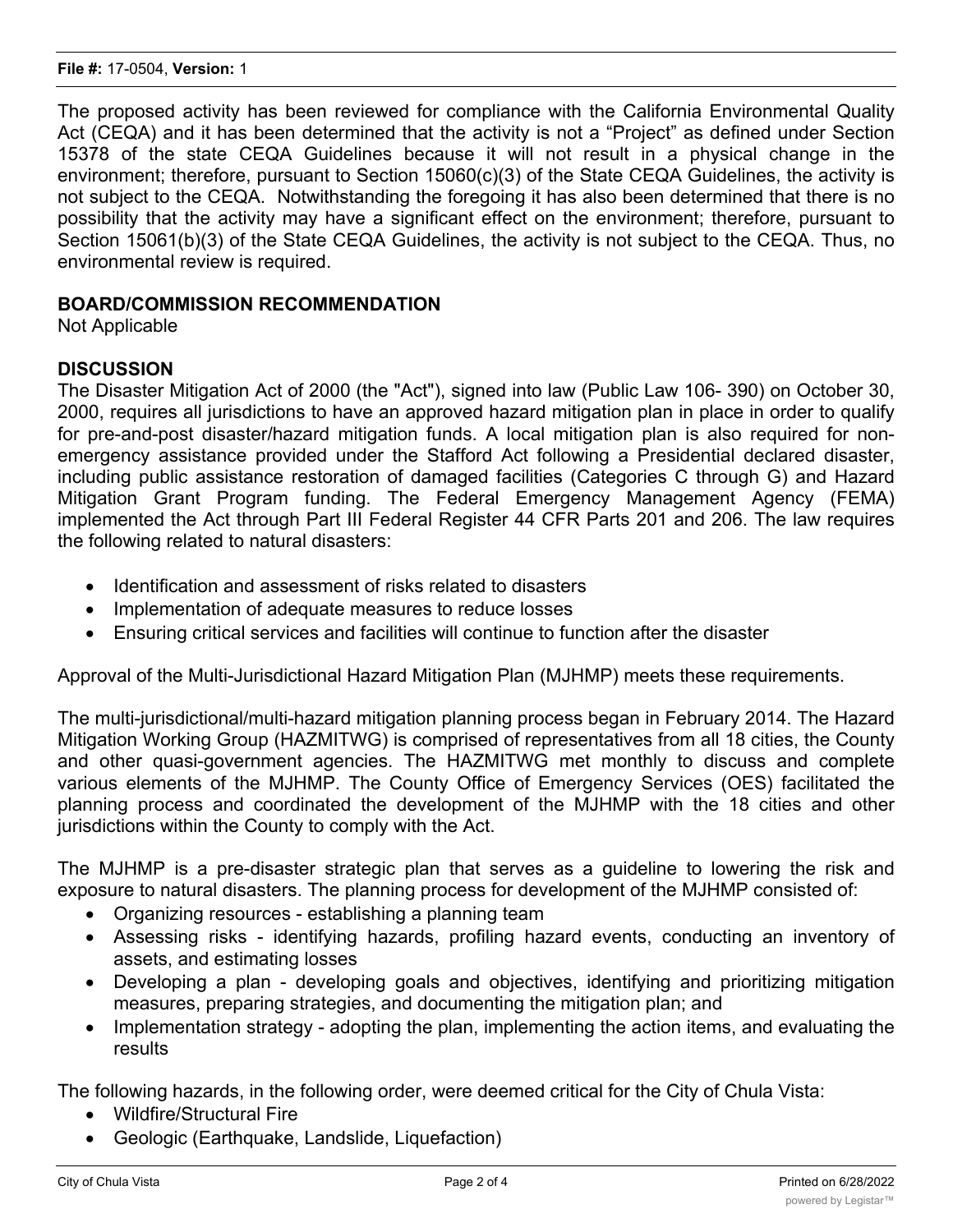- Floods/Dam Inundation
- · Other Manmade Hazards (Airplane Crashes, Hazardous Materials Release/Rail Disaster Spills)
- · Extreme Heat and Drought

Planning team members from various City departments identified hazards affecting the City of Chula Vista. After reviewing the City's current capabilities, specific goals, objectives, and action items were developed to lessen the impact of natural and manmade disasters. The goals, objectives, and action items included in the Plan are designed to:

- · Promote existing and future disaster-resistant development
- · Increase public understanding, support and demand for effective hazard mitigation
- · Build and support local capacity and commitment to continuously become less vulnerable to hazards
- · Improve hazard mitigation coordination and communication with federal, state and local governments
- · Reduce the possibility of damage and losses to existing assets, particularly people, critical facilities/infrastructure, and City-owned facilities due to any of the identified hazards

In addition to the existing hazards, revisions to 2017 edition of the MJHMP focused on a relatively newer emerging risk facing today's world, climate change. Climate change could influence the hazards we currently face. For example, climate change could exacerbate and prolong wildfire season, make it less predictable and potentially costlier. Climate change could bring drier years with the number of rainy days decreasing and the dry season becoming longer. However, with warmer global temperatures, more water will be in the climate system, possibly leading to rain events becoming more intense over time. We could see demand for water outstripping supply. Public health could be impacted by heat waves, air pollution, and displacement from wildfires. Energy demand could outstrip energy supply. The MJHMP seeks to determine strategies address these very issues.

The City continues to take strides in improving the safety of our city and the MJHMP is an example of the City's commitment to public safety. This MJHMP has been approved by FEMA and Cal OES, and will be used as the City continues to address and mitigate the ever-changing hazards that pose a threat to our city. Today's action will adopt a resolution to approve the MJHMP, which will allow the City to continue to submit applications for hazard mitigation grants. Ultimately, the Plan improves emergency preparedness, response, recovery and mitigation capabilities for both natural and manmade disasters.

# **DECISION-MAKER CONFLICT**

Staff has reviewed the decision contemplated by this action and has determined that it is not sitespecific and consequently, the 500-foot rule found in California Code of Regulations Title 2, section 18702.2(a)(11), is not applicable to this decision for purposes of determining a disqualifying real property-related financial conflict of interest under the Political Reform Act (Cal. Gov't Code § 87100, et seq.).

Staff is not independently aware, and has not been informed by any Chula Vista City Council member, of any other fact that may constitute a basis for a decision maker conflict of interest in this matter.